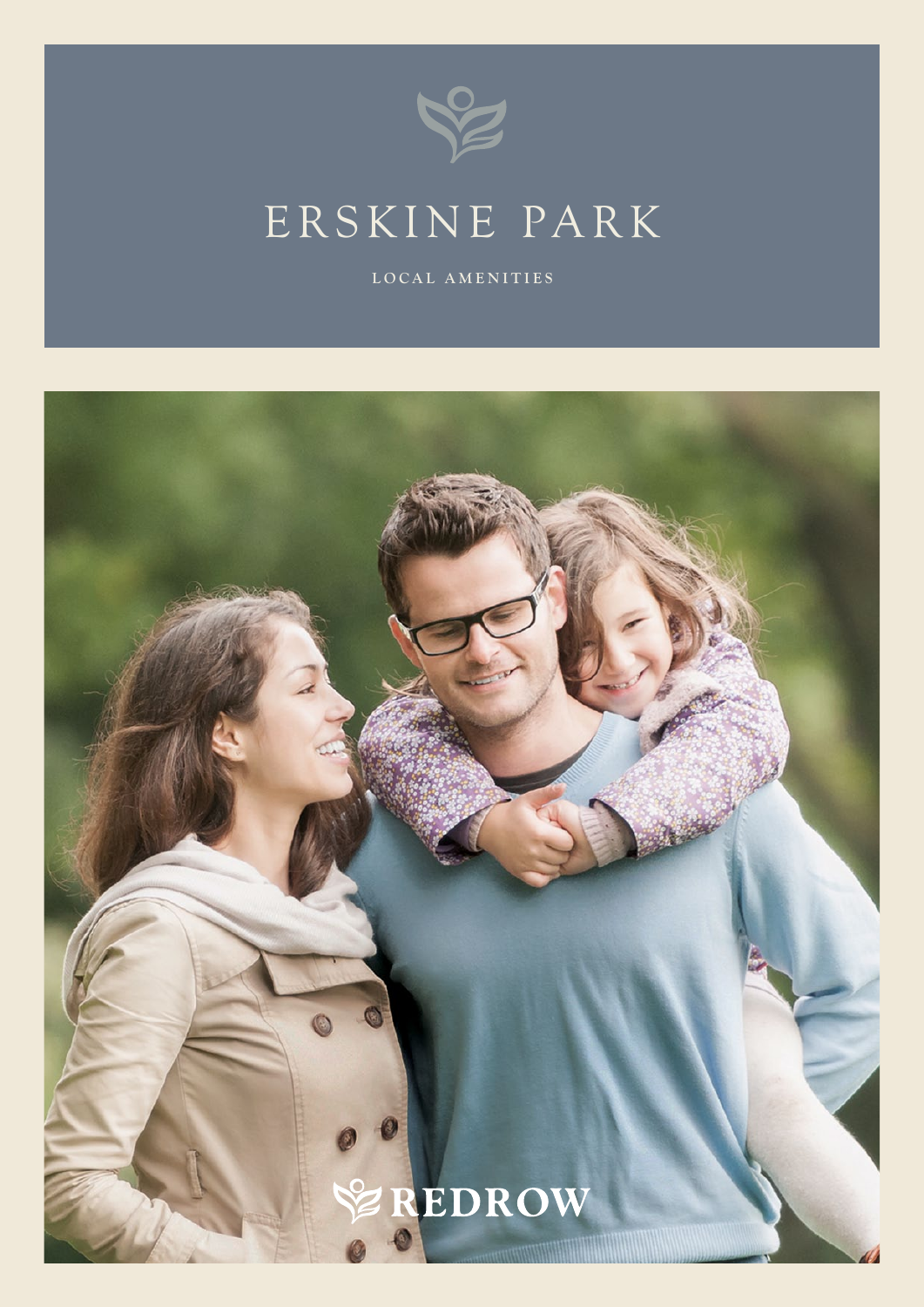The historic market town of Wilton is the perfect location for the timeless grandeur of Redrow's new Georgian inspired Regent Collection. These substantial, impressive homes at Erskine Park are modelled on the classic merchant townhouses of a bygone era with a solid architectural style that leaves a lasting impression. Yet inside they have all the space and style you'd expect from Redrow Homes, with interiors designed for the way you live today.

Just like our Regent Collection of 2, 3 and 4 bedroom homes and apartments, Wilton has a proud history of quality and industry, and the carpets that bear the town's name are still made here today. Wilton is part of an area of exceptional natural beauty, just three and a half miles from Salisbury and an hour and a half by train from London. Wilton has everything you need close at hand, while still offering a unique country location in the heart of rural Wiltshire.

# **EDUCATION**

Wilton is located on the main A36 Salisbury Road, just over three miles from the city. Wilton has excellent road links being close to the A303 and the M27, reaching Southampton in just 27 miles, and Portsmouth in just 46 miles. Bristol is just over 50 miles by road, with Winchester just 35 miles, Bath at 36 miles and London around 95 miles.

Wilton offers a choice of primary schools, including Wilton and Barford Church of England Primary and Woodlands County Primary, while nearby Salisbury is famed for its huge choice of excellent schools. Pupils can choose from nearby Sarum Academy, as well as single sex selective grammar schools, South Wiltshire Grammar School for Girls and Bishop Wordsworth for boys. For private education, the historic Salisbury Cathedral School has a reputation that goes back almost a thousand years to 1091. The school caters for children from 3 to 13 with both boarders and day pupils. Godolphin School and Leaden Hall are excellent, alternative independent girls Schools and Chafyn Grove is an outstanding mixed independent preparatory school.

# **TRANSPORT**

Chase & West Wiltshire Downs Area of Outstanding Natural Beauty. Wilton sits at the end of two other famous river valleys, the Nadder and the Wylie and is located just 12 miles from the New Forest.

For sport, visit Five Rivers Leisure Centre in Salisbury or try Salisbury Lawn Tennis Club. The city also has rugby union and football teams. Salisbury and South Wiltshire Golf Club has an excellent course, or you can hone your skills at Salisbury Driving range. With the Rivers Avon, Ebble, Nadder and Wylye running so close to home you can indulge in your taste for fly-fishing and for those with a passion for equestrian pastimes, there are excellent Polo facilities at nearby Druids Lodge.

Rail links from Salisbury Station can take you to London in just an hour and a half in peak times, with Southampton just 35 minutes away and Bristol or Portsmouth both around an hour and a quarter. Flights can be found at Southampton, Bristol or Bournemouth airports.

#### **LEISURE**

Wilton dates back to Anglo Saxon times and is noted in the Domesday Book so as you can imagine history is rich in the area. Take a step back in time at Wilton House, with 21 acres of magnificent landscaped gardens around the classic 17th century country house. Nearby Salisbury is famed for its Cathedral, a perfect example of early English architecture and boasts the tallest spire in Britain. Close by, you can also see the ruins of the even older church, Old Sarum. If you wish to go further back into the mists of time you can take a trip to Stonehenge, just 11 miles away.

For countryside you'll be spoiled for choice, with The Chalke Valley on your doorstep, where the River Ebble runs east from its source to the Avon Valley south of Salisbury. The valley is one of the most beautiful and unspoilt in Wiltshire, lying in a fold in the chalk downs at the northern edge of Cranbourne Chase and is part of the Cranborne



# STEPPING INTO THE REGENT COLLECTION AT Erskine Park IS TRULY LIKE COMING HOME

For a touch of culture, try Salisbury Playhouse or Salisbury Studio Theatre, or take in the latest releases at the Odeon Salisbury.

### **DINING**

As you would expect from such a delightful rural location, there are plenty of friendly, welcoming inns and pubs around the area, all offering excellent food. Try the Bell Inn, the Greyhound, the Pembroke Arms or the Wheatsheaf all

in Wilton, or head into Salisbury for an even wider choice. Salisbury is also home to a huge variety of restaurants, with something for every taste and budget.

The restaurant at the Wilton Shopping Village, situated within the large Edinburgh Woollen Mills store, is also a popular place to meet friends and enjoy a bite to eat.

# **AMENITIES**

Wilton is a thriving market town with its own health centre and dental practice, both centrally and conveniently placed within easy reach of the development. Wilton Health Centre is located in the Marketplace in the centre of town (Sat Nav SP2 0HT, call 01722 746810) with dental services to be found at Wilton Dental Practice (Sat nav SP2 0HE, call 01722 742100).